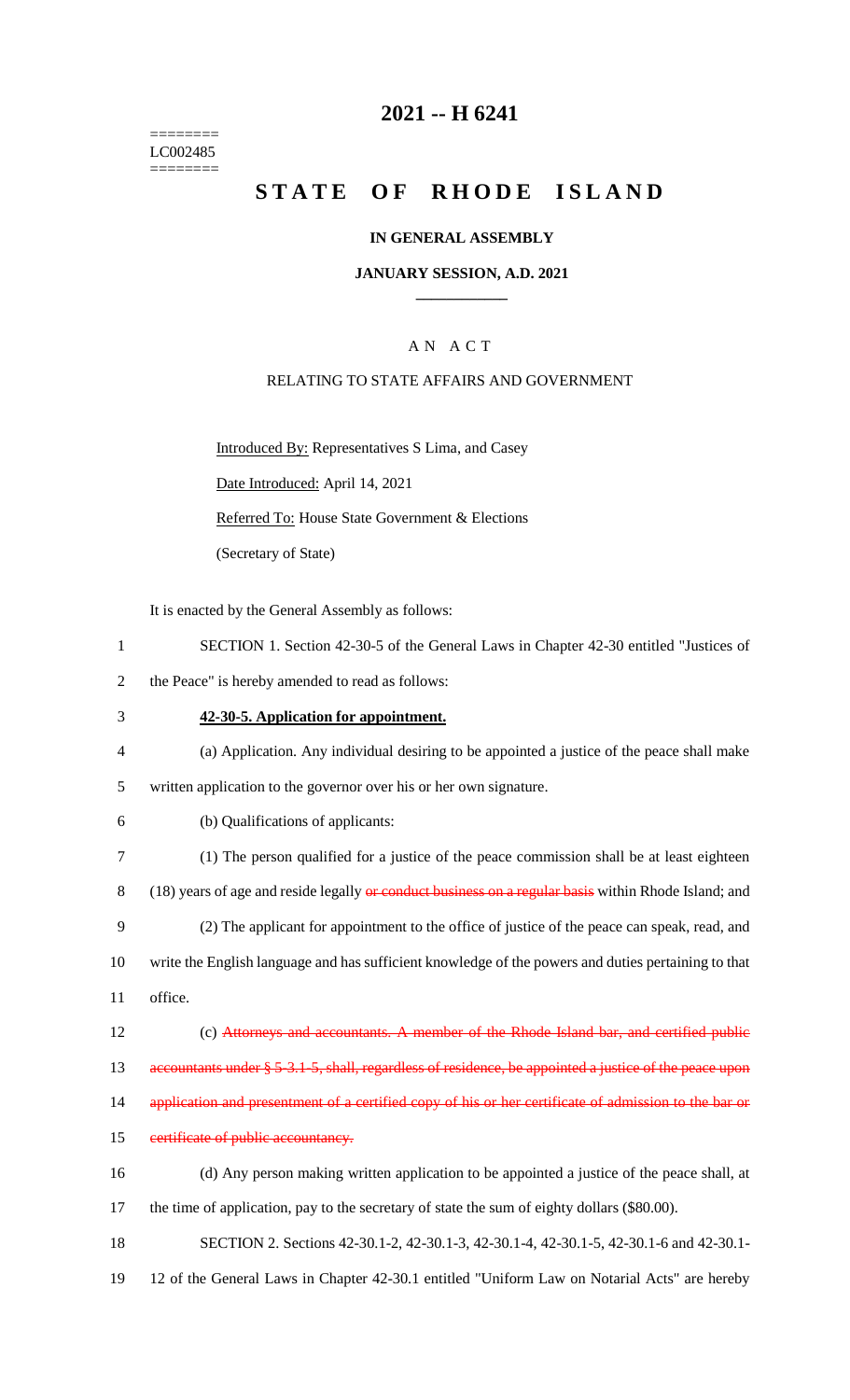**42-30.1-2. Definitions.** For purposes of this chapter, the following definitions apply: (1) "Acknowledgment" means a declaration by an individual before a notarial officer that the individual has signed a record for the purpose stated in the record and, if the record is signed in a representative capacity, that the individual signed the record with proper authority and signed it as the act of the individual or entity identified in the record. (2) "Commissioning agency" means the Rhode Island office of the secretary of state. (3) "Commissioning officer" means the governor of the state of Rhode Island. (4) "Communication technology" means an electronic device of process that: 11 (i) Allows a notary public and a remotely located individual to communicate with each 12 other simultaneously by sight and sound; and 13 (ii) When necessary and consistent with other applicable law, facilitates communication 14 with a remotely located individual who has a vision, hearing, or speech impairment. (4)(5) "Electronic" means relating to technology having electrical, digital, magnetic, wireless, optical, electromagnetic, or similar capabilities.  $\frac{(5)(6)}{2}$  "Electronic signature" means an electronic symbol, sound, or process attached to, or logically associated with, a record and executed or adopted by an individual with the intent to sign the record. (7) "Foreign state" means a jurisdiction other than the United States, a state, territory, or a federally recognized Indian tribe. (8) "Identity proofing" means a process or service by which a third person provides a notary public with a means to verify the identity of a remotely located individual by a review of personal 24 information from public or private data sources.  $(6)(9)$  "In a representative capacity" means acting as: (i) An authorized officer, agent, partner, trustee, or other representative for a person other than an individual; (ii) A public officer, personal representative, guardian, or other representative, in the capacity stated in a record; (iii) An agent or attorney-in-fact for a principal; or (iv) An authorized representative of another in any other capacity.  $\frac{(7)(10)}{20}$  "Notarial act" means an act, whether performed with respect to a tangible or electronic record, that a notarial officer may perform under the law of this state. The term includes taking an acknowledgment, administering an oath or affirmation, taking a verification on oath or

amended to read as follows: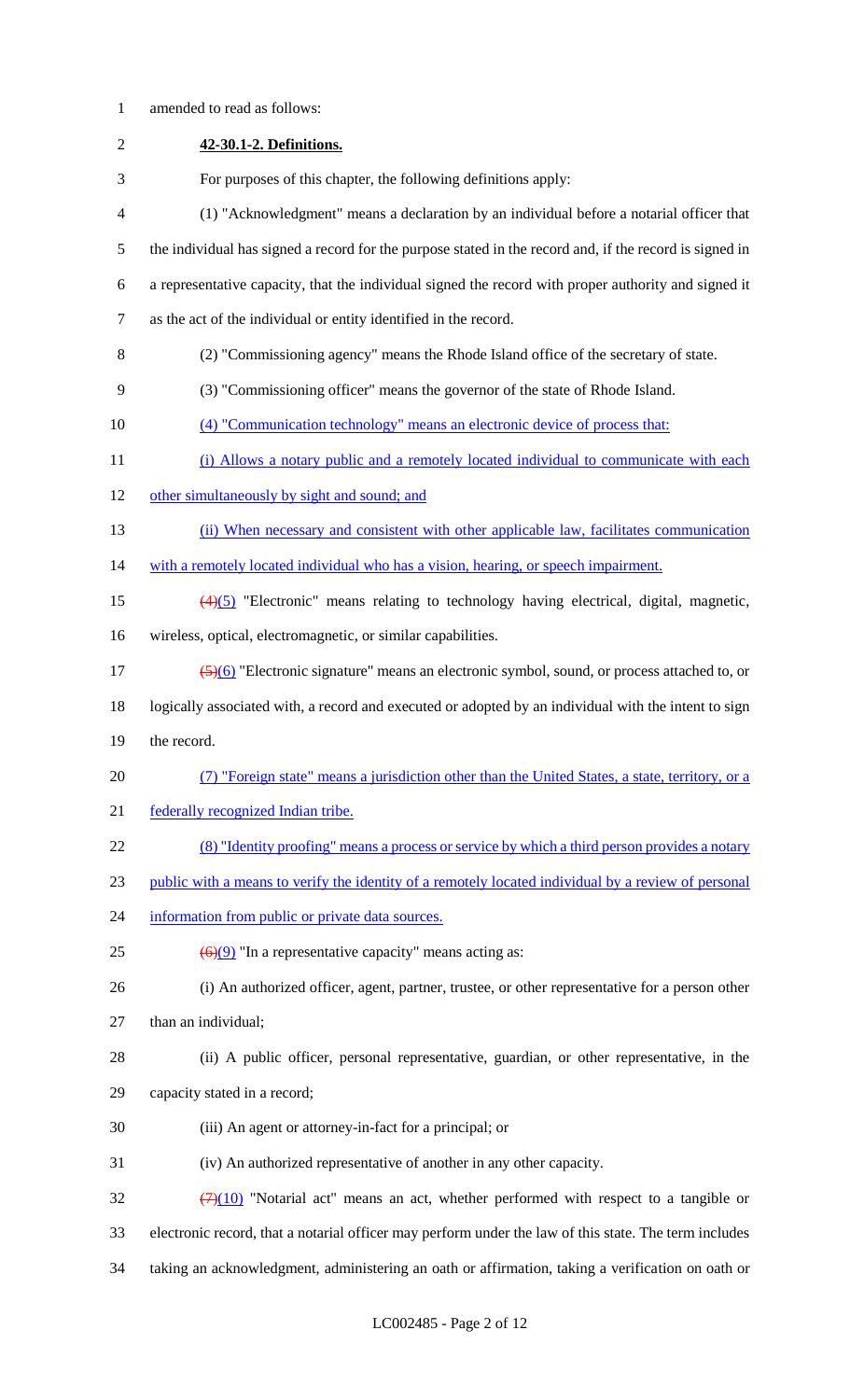affirmation, witnessing or attesting a signature, certifying or attesting a copy, noting a protest of a negotiable instrument and transact, do and finish all matters and things relating to protests and protesting bills of exchange and promissory notes, and all other matters within their office required by law, take depositions as prescribed by law, and acknowledgments of deeds and other instruments.  $\left(\frac{8(11)}{8}\right)$  "Notarial officer" means a notary public or other individual authorized to perform a notarial act.  $(9)(12)$  "Notary public" means an individual commissioned to perform a notarial act by the commissioning officer.  $\left(\frac{(10)(13)}{(10)(13)}\right)$  "Official stamp" means a physical image affixed to a tangible record or an electronic image attached to, or logically associated with, an electronic record. (14) "Outside the United States" means a location outside the geographic boundaries of the

13 United States, Puerto Rico, the United States Virgin Islands, and any territory, insular possession,

or other location subject to the jurisdiction of the United States.

(11)(15) "Person" means an individual, corporation, business trust, statutory trust, estate,

trust, partnership, limited-liability company, association, joint venture, public corporation,

 government or governmental subdivision, agency, or instrumentality, or any other legal or commercial entity.

19  $\left(\frac{(12)(16)}{2}\right)$  "Record" means information that is inscribed on a tangible medium or that is stored in an electronic or other medium and is retrievable in perceivable form.

(17) "Remotely located individual" means an individual who is not in the physical presence

22 of the notary public who performs a notarial act pursuant to § 42-30.1-10.

23  $(13)(18)$  "Sign" means, with present intent to authenticate or adopt a record:

(i) To execute or adopt a tangible symbol; or

 (ii) To attach to, or logically associate with, the record an electronic symbol, sound, or process.

 $(14)(19)$  "Signature" means a tangible symbol or an electronic signature that evidences the

signing of a record.

29  $\left(\frac{(15)(20)}{25}\right)$  "Stamping device" means:

(i) A physical device capable of affixing an official stamp upon a tangible record; or

(ii) An electronic device or process capable of attaching to, or logically associating an

official stamp with, an electronic record.

(16)(21) "State" means a state of the United States of America, the District of Columbia,

Puerto Rico, the United States Virgin Islands, or any territory or insular possession subject to the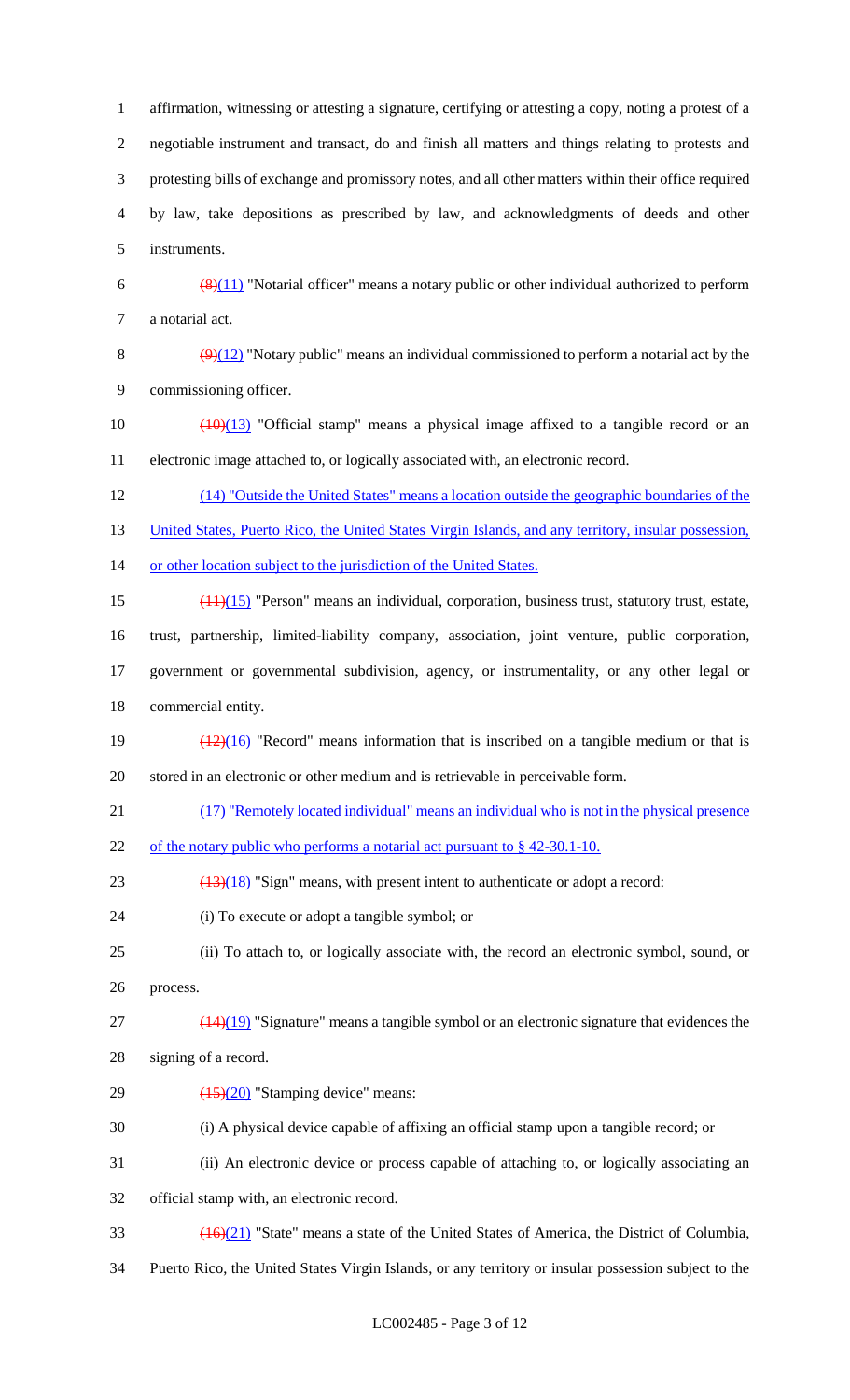- 1 jurisdiction of the United States.
- 2  $\frac{(17)(22)}{2}$  "Verification on oath or affirmation" means a declaration that a statement in a record is true, made by an individual under oath or by affirmation before a notarial officer.
- 

#### **42-30.1-3. Authority to perform notarial act.**

(a) A notarial officer may perform a notarial act authorized by this chapter or by law of this

state other than this chapter.

- (b) A notarial officer may not perform a notarial act with respect to a record to which the
- officer or the officer's spouse, domestic partner, parent, guardian, child or sibling of the principal,

including in-law, step, or half relatives, is a party or in which either of them has a direct beneficial

- 10 interest, except where such persons witness a will or other legal document prepared by a notarial
- 11 officer who is an attorney licensed by the State of Rhode Island. A notarial act performed in
- 12 violation of this subsection is voidable.
- (c) A notarial officer may certify that a tangible copy of an electronic record is an accurate
- 14 copy of the electronic record.
- 

#### **42-30.1-4. Requirements for certain notarial acts.**

 (a) A notarial officer who takes an acknowledgment of a record shall determine, from personal knowledge or satisfactory evidence of the identity of the individual, that the individual appearing before the officer and making the acknowledgment has the identity claimed and that the signature on the record is the signature of the individual.

- (b) A notarial officer who takes a verification of a statement on oath or affirmation shall determine, from personal knowledge or satisfactory evidence of the identity of the individual, that the individual appearing before the notarial officer and making the verification has the identity
- claimed and that the signature on the statement verified is the signature of the individual.
- (c) A notarial officer who witnesses or attests to a signature shall determine, from personal knowledge or satisfactory evidence of the identity of the individual, that the individual appearing before the notarial officer and signing the record has the identity claimed.
- 
- (d) A notarial officer who certifies or attests a copy of a record or an item that was copied
- 28 shall determine that the copy is a full, true, and accurate transcription or reproduction of the record
- 29 or item.
- (e) A notarial officer who makes or notes a protest of a negotiable instrument shall do so
- 31 in accordance with the requirements set forth in § 6A-3-505(b).
- **42-30.1-5. Personal appearance required.**
- 33 If a notarial act relates to a statement made in, or a signature executed upon, on a record,
- the individual making the statement or executing the signature shall appear personally before the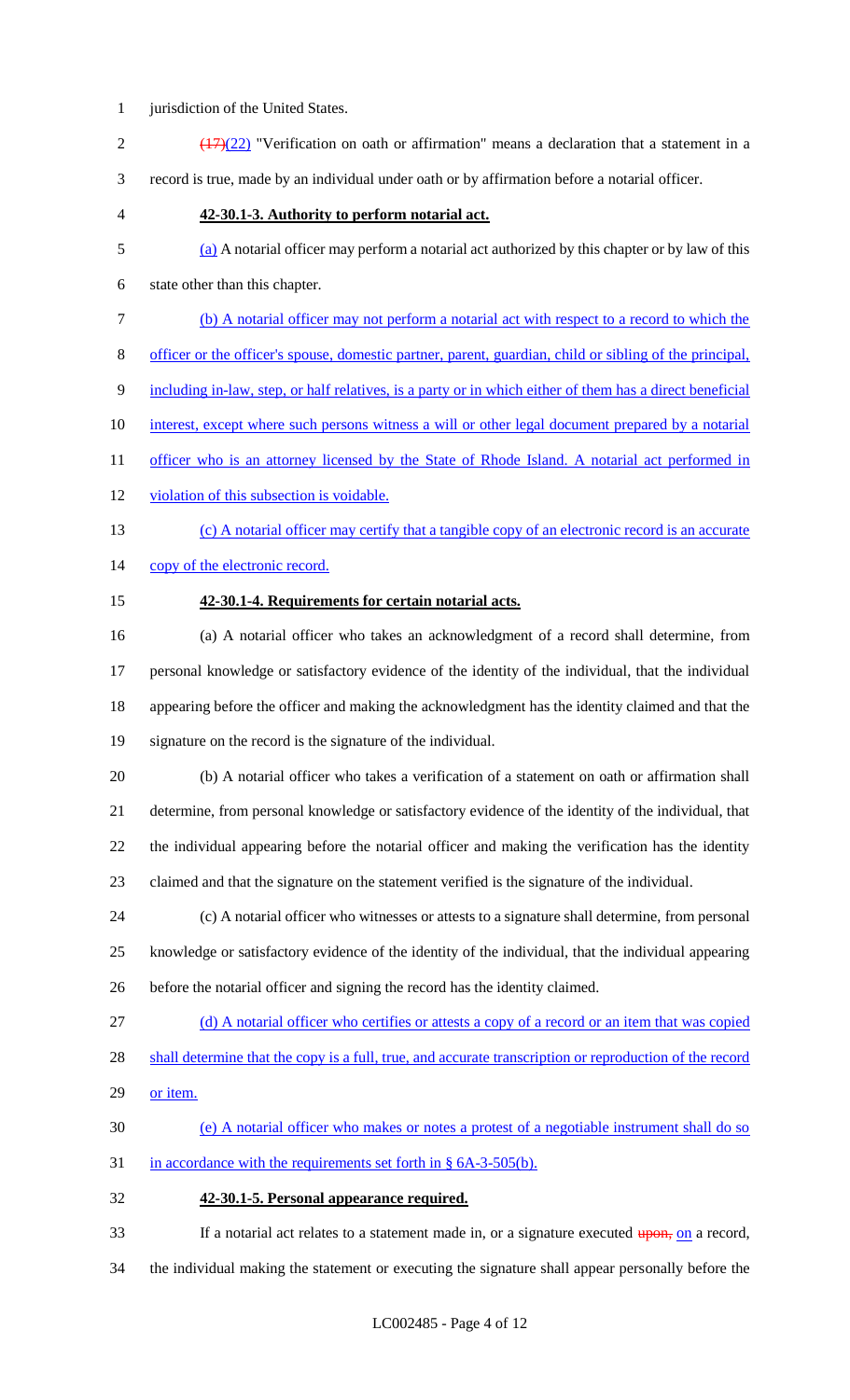1 notarial officer. For purposes of this section, personal appearance means that the principal and the 2 notary public can communicate simultaneously by sight and sound through an electronic device or process at the time of the notarization; or that the principal and notary public are physically close enough to see, hear, and communicate with each other at the time of notarization. **42-30.1-6. Identification of individual.** (a) A notarial officer has personal knowledge of the identity of an individual appearing before the notarial officer if the individual is personally known to the notarial officer through 8 dealings sufficient to provide reasonable certainty regarding that the legal individual has the 9 identity of the individual claimed. (b) A notarial officer has satisfactory evidence of the identity of an individual appearing before the notarial officer if the notarial officer can identify the individual: 12 (1) By means of: (i) A passport, driver's license, or government-issued, non-driver identification card, that is current or expired not more than three (3) years before performance of the notarial act; or (ii) Another form of government identification issued to an individual that is current or expired not more than three (3) years before performance of the notarial act, contains the signature or a photograph of the individual, and is satisfactory to the notarial officer; or (2) By a verification on oath or affirmation of a credible witness personally appearing 19 before the notarial officer and known to the officer or whom the officer can identify on the basis of a passport, driver's license, or government issued nondriver identification card, which is current or 21 expired not more than three (3) years before performance of the notarial act. (c) A notarial officer may require an individual to provide additional information or identification credentials necessary to assure the notarial officer of the identity of the individual. **42-30.1-12. Foreign notarial act.** 25 (a) In this section, "foreign state" means a government other than the United States of 26 America or, a state, or federally recognized Indian tribe not including the state of Rhode Island. (b) If a notarial act is performed under authority and in the jurisdiction of a foreign state or 28 constituent unit of the foreign state, or is performed under the authority of a multinational or 29 international governmental organization, the act has the same effect under the law of this state as if performed by a notarial officer of this state. (c) If the title of office and indication of authority to perform notarial acts in a foreign state appears in a digest of foreign law or in a list customarily used as a source for that information, the authority of an officer with that title to perform notarial acts is conclusively established.

(d) The signature and official stamp of an individual holding an office described in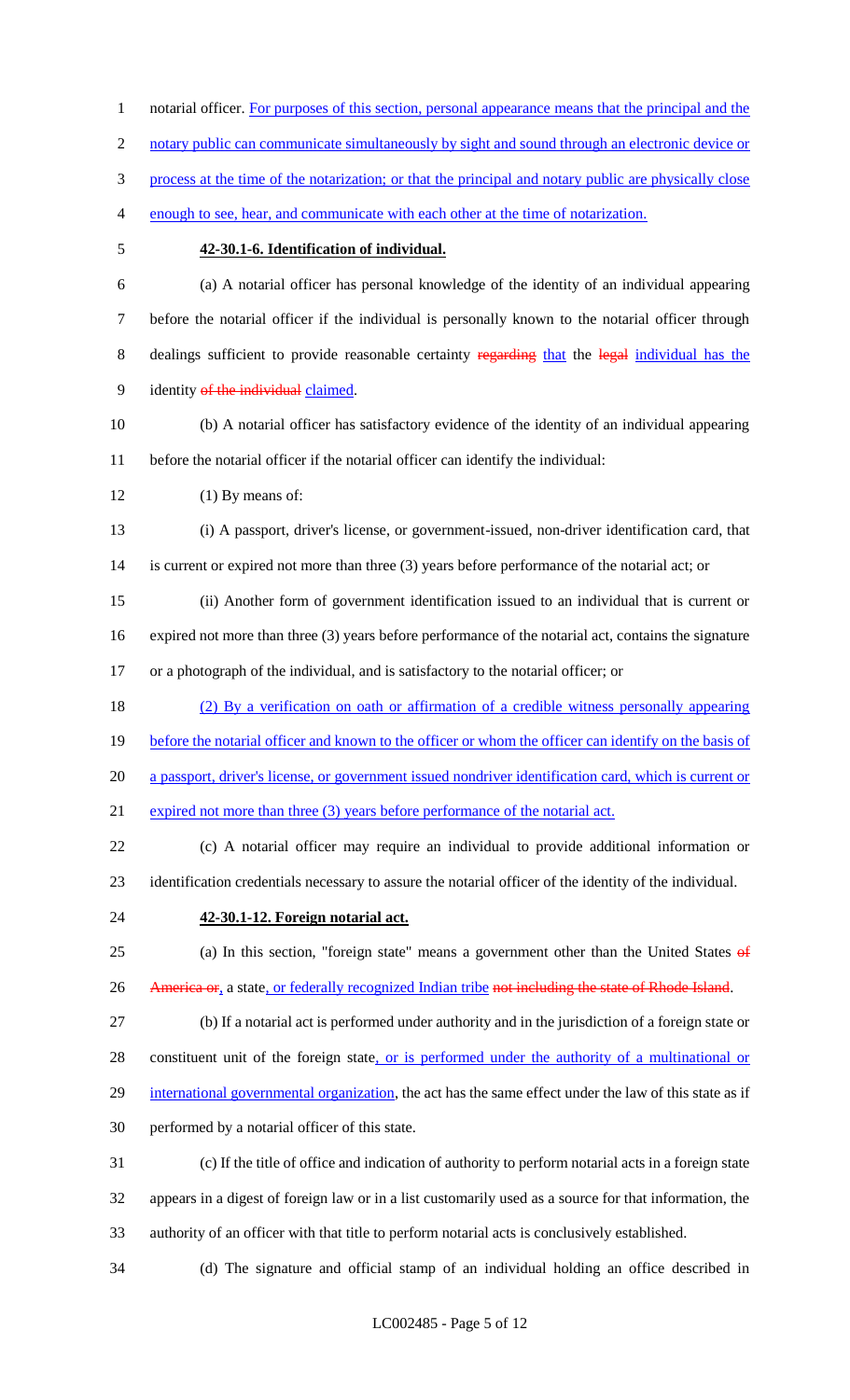| $\mathbf{1}$   | subsection (c) of this section are prima facie evidence that the signature is genuine and the           |
|----------------|---------------------------------------------------------------------------------------------------------|
| $\overline{2}$ | individual holds the designated title.                                                                  |
| 3              | (e) An apostille in the form prescribed by the Hague Convention of October 5, 1961, and                 |
| 4              | issued by a foreign state party to the convention conclusively establishes that the signature of the    |
| 5              | notarial officer is genuine and that the officer holds the indicated office.                            |
| 6              | $\overline{(e)(f)}$ A consular authentication issued by an individual designated by the United States   |
| $\overline{7}$ | Department of State as a notarizing officer for performing notarial acts overseas and attached to       |
| 8              | the record with respect to which the notarial act is performed conclusively establishes that the        |
| 9              | signature of the notarial officer is genuine and that the officer holds the indicated office.           |
| 10             | SECTION 3. Chapter 42-30.1 of the General Laws entitled "Uniform Law on Notarial                        |
| 11             | Acts" is hereby amended by adding thereto the following sections:                                       |
| 12             | 42-30.1-11.1. Notarial act under authority of federally recognized Indian tribe.                        |
| 13             | (a) A notarial act performed under the authority and in the jurisdiction of a federally                 |
| 14             | recognized Indian tribe has the same effect as if performed by a notarial officer of this state, if the |
| 15             | act performed in the jurisdiction of the tribe is performed by:                                         |
| 16             | (1) A notary public of the tribe;                                                                       |
| 17             | (2) A judge, clerk, or deputy clerk of a court of the tribe; or                                         |
| 18             | (3) Any other individual authorized by the law of the tribe to perform the notarial act.                |
| 19             | (b) The signature and title of an individual performing a notarial act under the authority of           |
| 20             | and in the jurisdiction of a federally recognized Indian tribe are prima facie evidence that the        |
| 21             | signature is genuine and that the individual holds the designated title.                                |
| 22             | (c) The signature and title of a notarial officer described in subsection (a)(1) or (a)(2) of           |
| 23             | this section conclusively establishes the authority of the officer to perform the notarial act.         |
| 24             | 42-30.1-12.1. Notarial act performed for remotely located individual.                                   |
| 25             | (a) A remotely located individual may comply with $\S$ 42-30.1-5 by using communication                 |
| 26             | technology to appear before a notary public.                                                            |
| 27             | (b) A notary public located in this state may perform a notarial act using communication                |
| 28             | technology for a remotely located individual if:                                                        |
| 29             | (1) The notary public:                                                                                  |
| 30             | (i) Has personal knowledge under $\S$ 42-30.1-6(a) of the identity of the individual;                   |
| 31             | (ii) Has satisfactory evidence of the identity of the remotely located individual by oath or            |
|                | affirmation from a credible witness appearing before the notary public under § 42-30.1-6(b); or         |
| 32             |                                                                                                         |
| 33             | (iii) Has obtained satisfactory evidence of the identity of the remotely located individual             |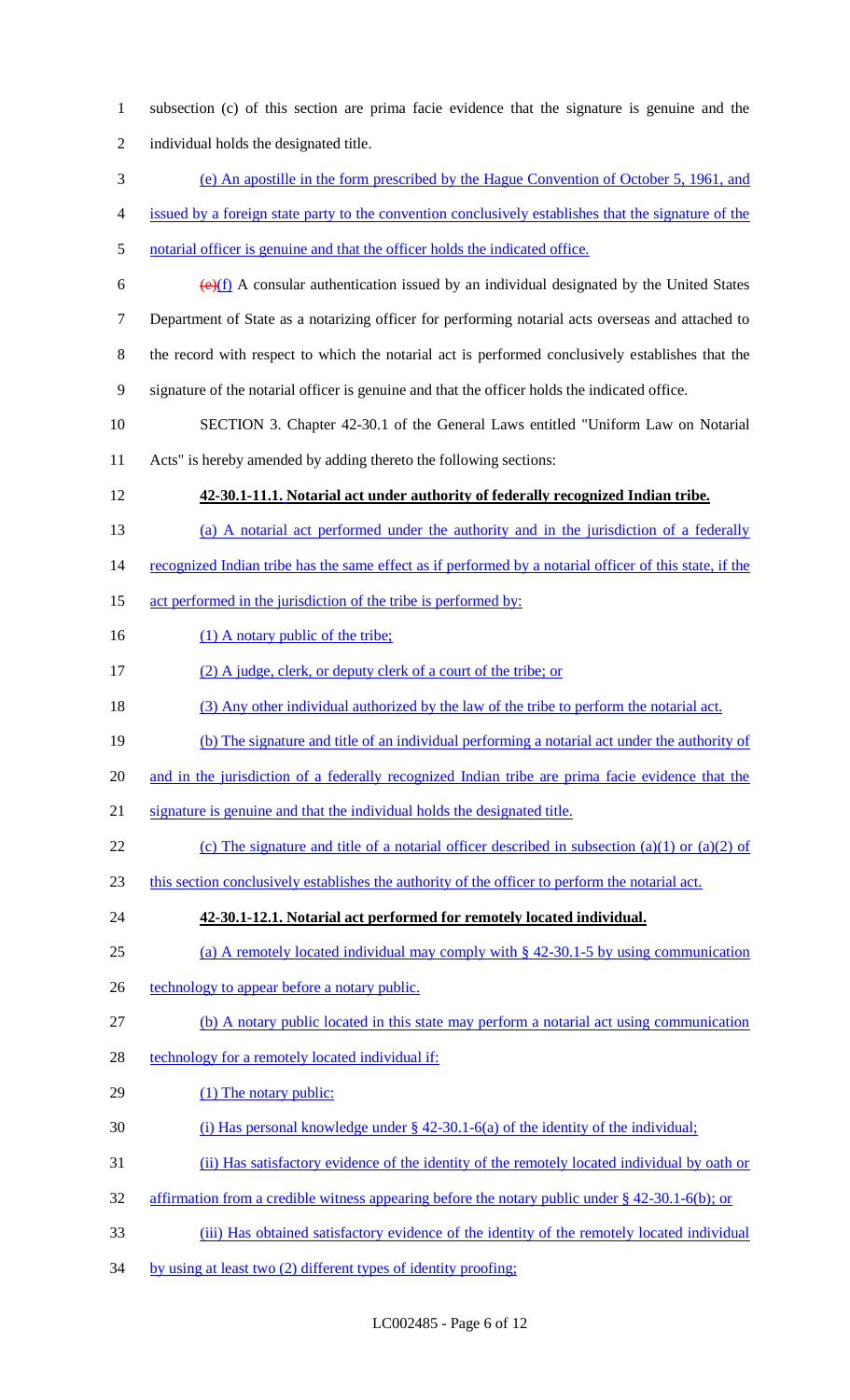(2) The notary public is reasonably able to confirm that a record before the notary public is the same record in which the remotely located individual made a statement or on which the individual executed a signature; (3) The notary public, or a person acting on behalf of the notary public, creates an audio- visual recording of the performance of the notarial act; and (4) For a remotely located individual located outside the United States: 7 (i) The record: (A) Shall be filed with or relates to a matter before a public official or court, governmental entity, or other entity subject to the jurisdiction of the United States; or (B) Involves property located in the territorial jurisdiction of the United States or involves 11 a transaction substantially connected with the United States; and (ii) The act of making the statement or signing the record is not prohibited by the foreign 13 state in which the remotely located individual is located. (c) If a notarial act is performed under this section, the certificate of notarial act required by § 42-30.1-12.2 and the short-form certificate provided in § 42-30.1-12.2 must indicate that the 16 notarial act was performed using communication technology. (d) A short-form certificate provided in § 42-30.1-12.2(g) for a notarial act subject to this 18 section is sufficient if it: 19 (1) Complies with rules adopted under subsection  $(g)(1)$  of this section; or 20 (2) Is in the form provided in  $\S$  42-30.1-12.2(g) and contains a statement substantially as follows: "This notarial act involved the use of communication technology." (e) A notary public, a guardian, conservator, or agent of a notary public, or a personal representative of a deceased notary public shall retain the audio-visual recording created under 24 subsection (b)(3) of this section, or cause the recording to be retained by a repository designated by or on behalf of the person required to retain the recording. Unless a different period is required 26 by rule adopted under subsection  $(g)(4)$  of this section, the recording must be retained for a period of at least ten (10) years after the recording is made. (f) Before a notary public performs the notary public's initial notarial act under this section, 29 the notary public must notify the commissioning agency that the notary public will be performing notarial acts with respect to remotely located individuals and identify the technologies the notary 31 public intends to use. If the commissioning agency has established standards under subsection  $(g)$ 32 of this section for approval of communication technology or identity proofing, the communication technology and identity proofing must conform to the standards. (g) The commissioning agency may adopt rules and regulations under this section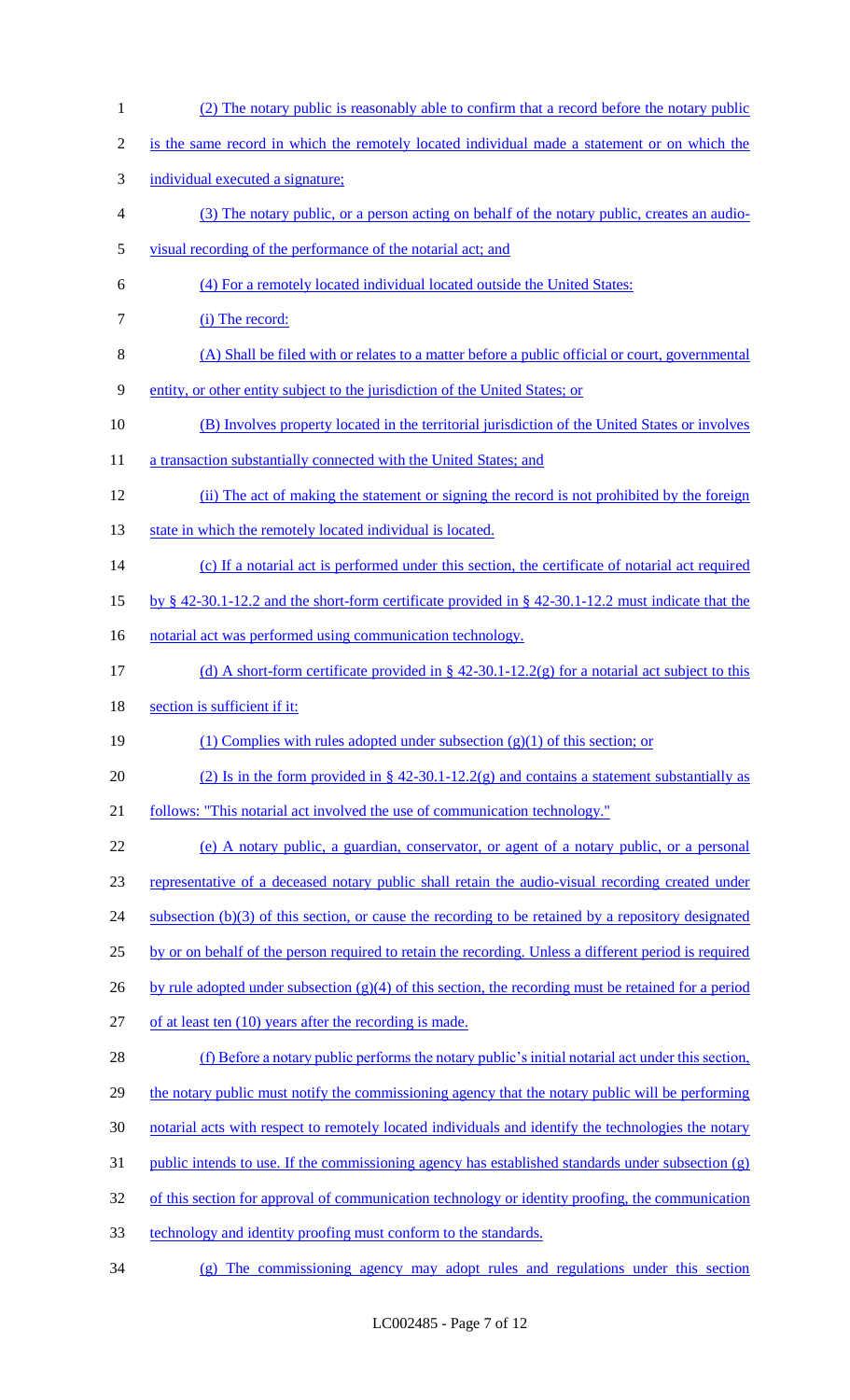regarding performance of a notarial act. The rules may: (1) Prescribe the means of performing a notarial act involving a remotely located individual using communication technology; (2) Establish standards for communication technology and identity proofing; (3) Establish requirements or procedures to approve providers of communication technology and the process of identity proofing; and (4) Establish standards and a period for the retention of an audio-visual recording created 8 under subsection  $(b)(3)$  of this section. (h) Before adopting, amending, or repealing a rule governing performance of a notarial act 10 with respect to a remotely located individual, the commissioning agency must consider: 11 (1) The most recent standards regarding the performance of a notarial act with respect to a remotely located individual promulgated by national standard-setting organizations and the 13 recommendations of the National Association of Secretaries of State; (2) Standards, practices, and customs of other jurisdictions that have laws substantially 15 similar to this section; and (3) The views of governmental officials and entities and other interested persons. (i) By allowing its communication technology or identity proofing to facilitate a notarial act for a remotely located individual or by providing storage of the audio-visual recording created 19 under subsection (b)(3) of this section, the provider of the communication technology, identity 20 proofing, or storage appoints the commissioning agency as the provider's agent for service of process in any civil action in this state related to the notarial act. **42-30.1-12.2. Certificate of notarial act.** (a) A notarial act shall be evidenced by a certificate. The certificate shall: (1) Be executed contemporaneously with the performance of the notarial act; (2) Be signed and dated by the notarial officer and, if the notarial officer is a notary public, 26 be signed in the same manner as on file with the commissioning agency; 27 (3) Identify the jurisdiction in which the notarial act is performed; 28 (4) Contain the title of office of the notarial officer; and (5) If the notarial officer is a notary public, indicate the date of expiration, if any, of the officer's commission. (b) If a notarial act regarding a tangible record is performed by a notary public, an official stamp shall be affixed to the certificate. If a notarial act is performed regarding a tangible record 33 by a notarial officer other than a notary public and the certificate contains the information specified in subsections (a)(2), (a)(3), and (a)(4) of this section, an official stamp may be affixed to the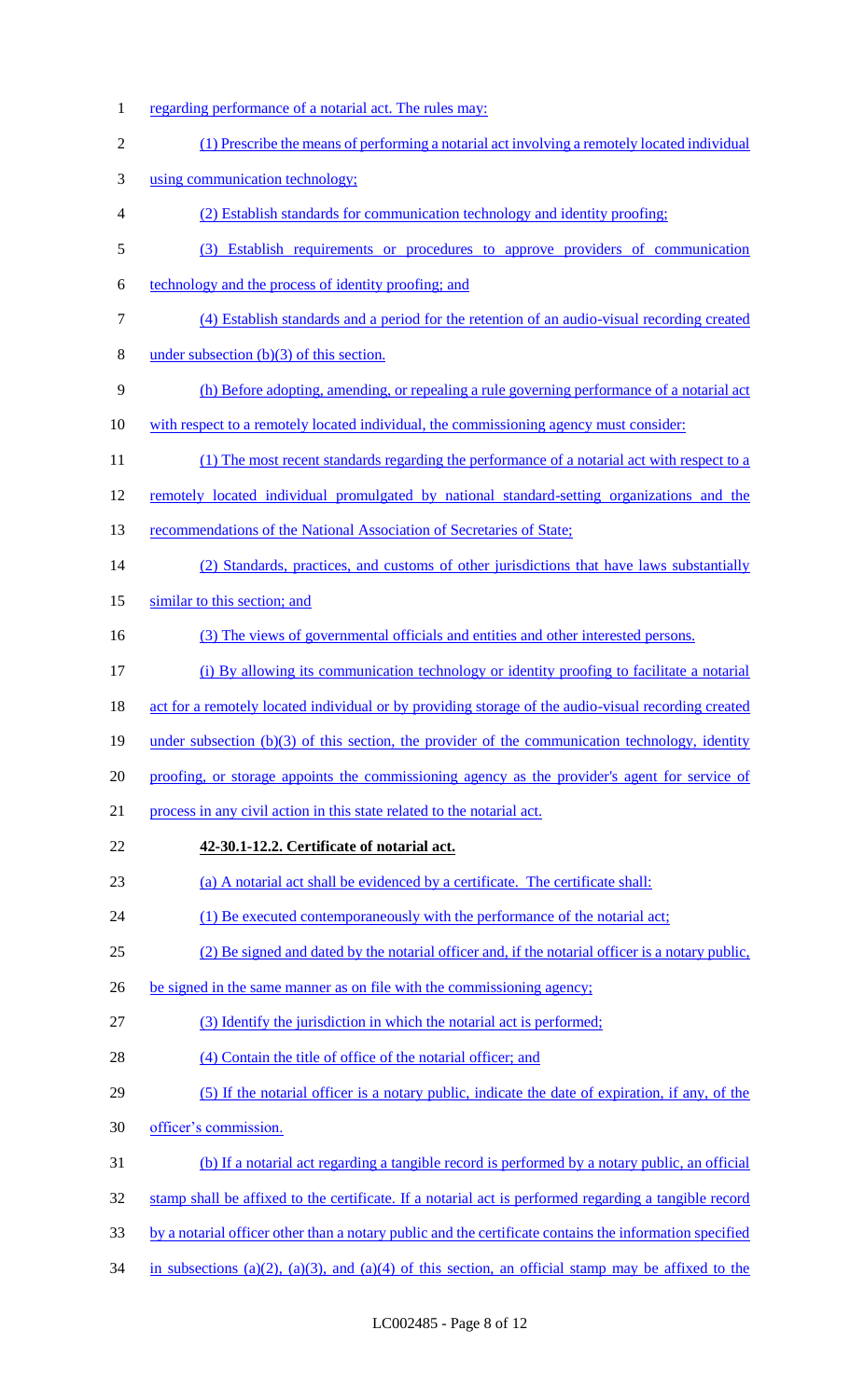1 certificate. If a notarial act regarding an electronic record is performed by a notarial officer and the 2 certificate contains the information specified in subsections  $(a)(2)$ ,  $(a)(3)$ , and  $(a)(4)$  of this section, 3 an official stamp may be attached to or logically associated with the certificate. 4 (c) A certificate of a notarial act is sufficient if it meets the requirements of subsections (a) 5 and (b) of this section, and: 6 (1) Is in a form otherwise permitted by the laws of this state; 7 (2) Is in a form permitted by the law applicable in the jurisdiction in which the notarial act 8 was performed; or 9 (3) Sets forth the actions of the notarial officer and the actions are sufficient to meet the 10 requirements of the notarial act as provided in §§ 42-30.1-4, 42-30.1-5, and 42-30.1-6 or any other 11 applicable laws of this state. 12 (d) By executing a certificate of a notarial act, a notarial officer certifies that the notarial 13 officer has complied with the requirements and made the determinations specified in §§ 42-30.1-3, 14 42-30.1-4, and 42-30.1-5. 15 (e) A notarial officer may not affix the notarial officer's signature to, or logically associate 16 it with, a certificate until the notarial act has been performed. 17 (f) If a notarial act is performed regarding a tangible record, a certificate must be part of, 18 or securely attached to, the record. If a notarial act is performed regarding an electronic record, the 19 certificate must be affixed to, or logically associated with, the electronic record. 20 (g) The commissioning agency shall develop short form certificates of notarial acts, if 21 completed with the information required by subsections (a), (b) and (c) of this section, for the 22 following purposes: 23 (1) An acknowledgment in an individual capacity; 24 (2) An acknowledgment in a representative capacity; 25 (3) A verification on oath or affirmation; 26 (4) Witnessing or attesting a signature; 27 (5) Certifying a copy of a record. 28 **42-30.1-13.1. Stamping Device.** 29 (a) A notary public is responsible for the security of the notary public's stamping device 30 and may not allow another individual to use the device to perform a notarial act. On the resignation 31 from, or the revocation or expiration of, the notary public's commission, or on the expiration of the 32 date set forth in the stamping device, if any, the notary public shall disable the stamping device by 33 destroying, defacing, damaging, erasing, or securing it against use in a manner that renders it 34 unusable. On the death or adjudication of incompetency of a notary public, the notary public's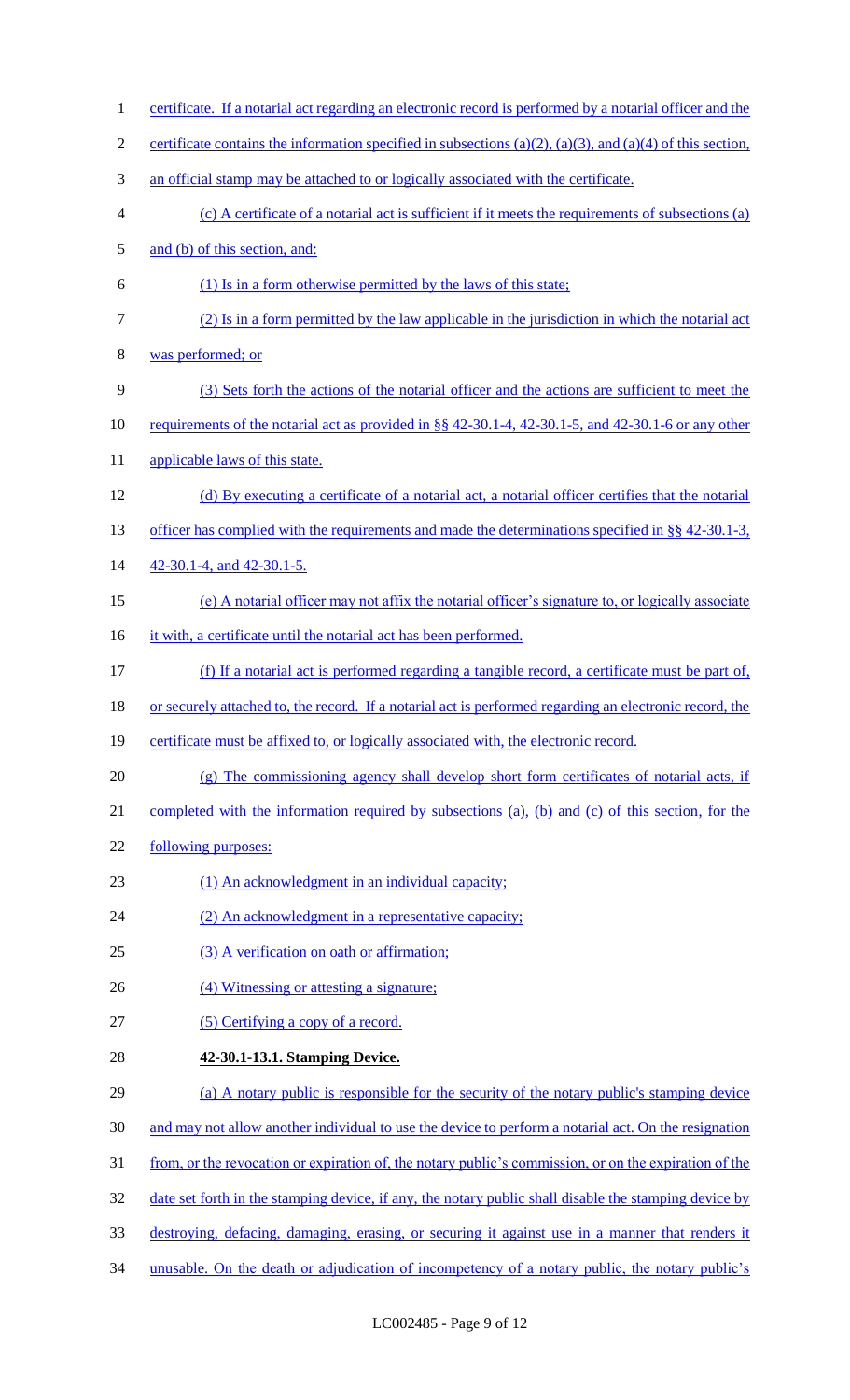| $\mathbf{1}$   | personal representative or guardian or any other person knowingly in possession of the stamping         |
|----------------|---------------------------------------------------------------------------------------------------------|
| $\overline{2}$ | device shall render it unusable by destroying, defacing, damaging, erasing, or securing it against      |
| 3              | use in a manner that renders it unusable.                                                               |
| 4              | (b) If a notary public's stamping device is lost or stolen, the notary public or the notary             |
| 5              | public's personal representative or guardian shall notify promptly the commissioning officer or         |
| 6              | agency on discovering that the device is lost or stolen.                                                |
| 7              | 42-30.1-19.1. Rules.                                                                                    |
| 8              | (a) The commissioning agency may adopt rules and regulations to implement this chapter.                 |
| 9              | Rules and regulations adopted regarding the performance of notarial acts with respect to electronic     |
| 10             | records may not require, or accord greater legal status or effect to, the implementation or application |
| 11             | of a specific technology or technical specification. The rules and regulations may:                     |
| 12             | (1) Prescribe the manner of performing notarial acts regarding tangible and electronic                  |
| 13             | records;                                                                                                |
| 14             | (2) Include provisions to ensure that any change to or tampering with a record bearing a                |
| 15             | certificate of a notarial act is self-evident;                                                          |
| 16             | (3) Include provisions to ensure integrity in the creation, transmittal, storage, or                    |
| 17             | authentication of electronic records or signatures;                                                     |
| 18             | (4) Prescribe the process of granting, renewing, conditioning, denying, suspending, or                  |
| 19             | revoking a notary public commission and assuring the trustworthiness of an individual holding a         |
| 20             | commission as notary public;                                                                            |
| 21             | (5) Include provisions to prevent fraud or mistake in the performance of notarial acts;                 |
| 22             | <u>(6) Provide for an evaluation tool for applicants to demonstrate sufficient knowledge of the</u>     |
| 23             | powers and duties of a notary commission.                                                               |
| 24             | (b) In adopting, amending, or repealing rules about notarial acts with respect to electronic            |
| 25             | records, the commissioning agency shall consider, so far as is consistent with this chapter:            |
| 26             | (1) The most recent standards regarding electronic records promulgated by national bodies,              |
| 27             | such as the national association of secretaries of state;                                               |
| 28             | (2) Standards, practices, and customs of other jurisdictions that substantially enact this              |
| 29             | chapter; and                                                                                            |
| 30             | (3) The views of governmental officials and entities and other interested persons.                      |
| 31             | 42-30.1-20.1. Fees to perform notarial acts.                                                            |
| 32             | A notary public may charge a fee not to exceed five dollars (\$5.00) per document or                    |
| 33             | notarization; travel fees must be equal to or less than the then effective federal mileage rate as      |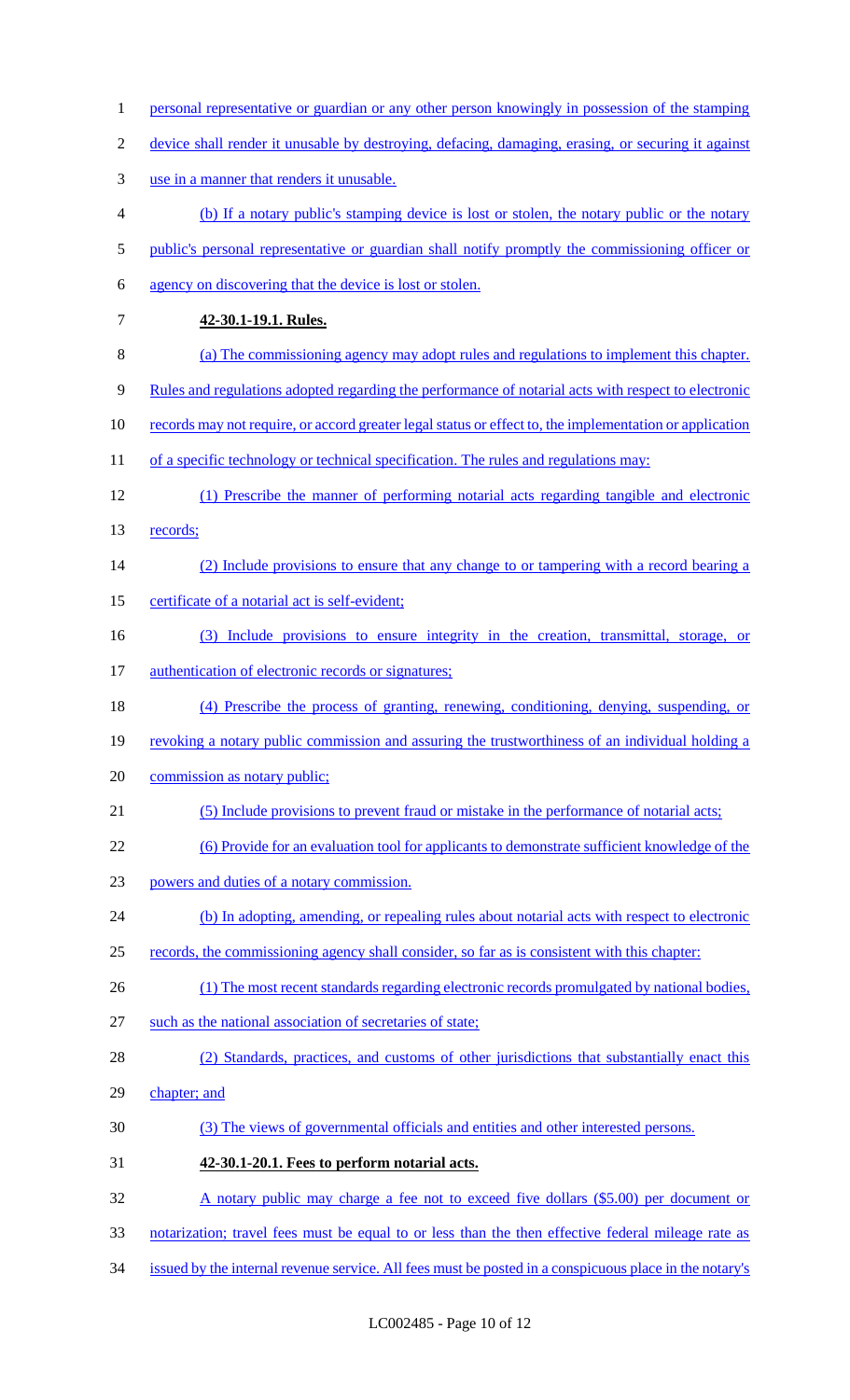- 1 place of business or upon request, fees must be disclosed to any person utilizing the services of the
- 2 notary.

# 3 **42-30.1-24.1. Uniformity of application and construction.**

- 4 In applying and construing this chapter, consideration must be given to the need to promote
- 5 uniformity of the law with respect to its subject matter among states that enact it.
- 6 SECTION 4. This act shall take effect upon passage.

======== LC002485 ========

LC002485 - Page 11 of 12